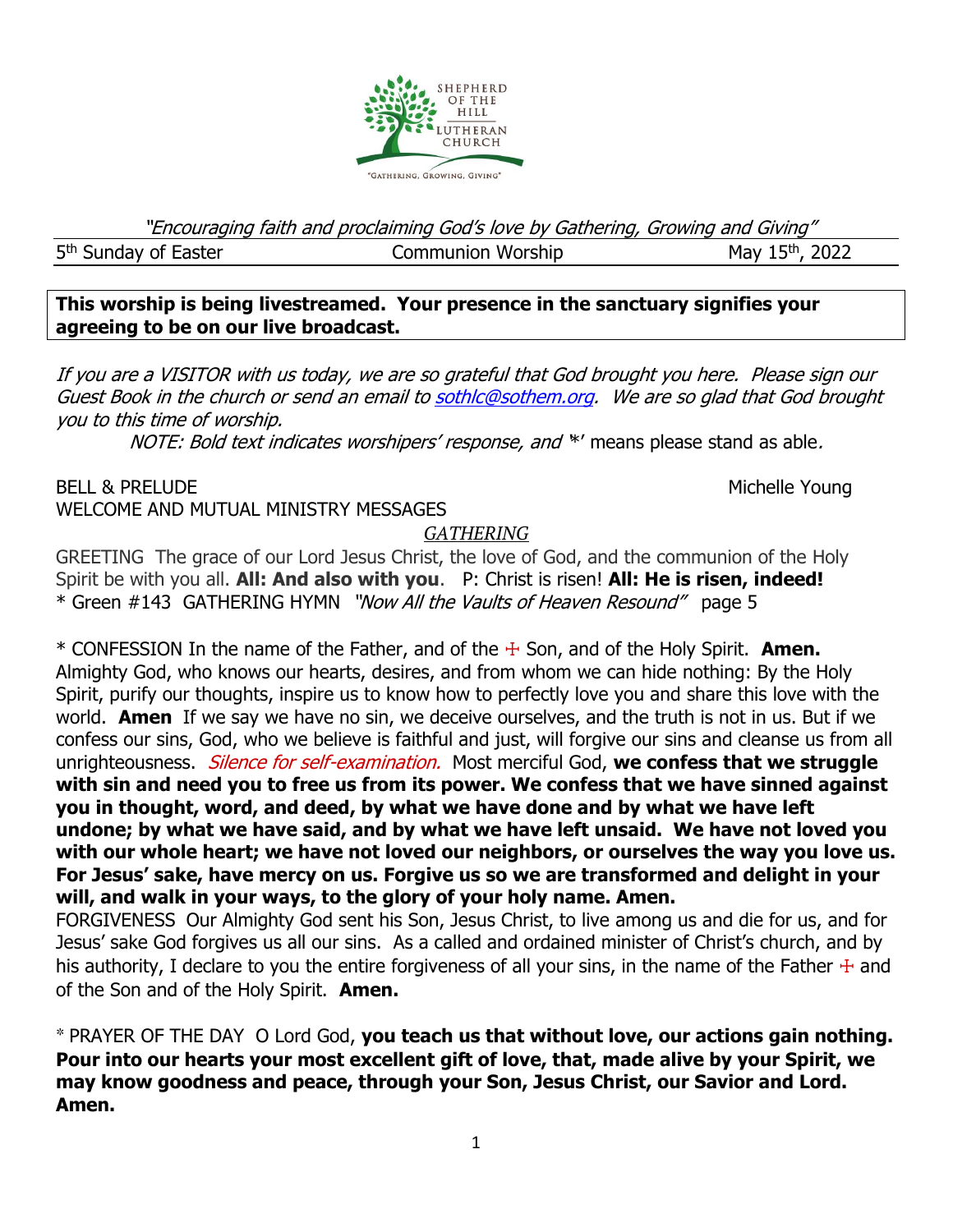#### *GROWING*

John's vision shows us that in the resurrection the new age has dawned; God dwells with us already. Yet we wait for the time when the tears that cloud our vision will be wiped away. Then we will see the new heaven, new earth, and new Jerusalem. A reading from the Book of Revelation, chapter 21, verses 1-6

 $1$ I saw a new heaven and a new earth; for the first heaven and the first earth had passed away, and the sea was no more. <sup>2</sup>And I saw the holy city, the new Jerusalem, coming down out of heaven from God, prepared as a bride adorned for her husband.  $3$ And I heard a loud voice from the throne saying,

"See, the home of God is among mortals. He will dwell with them; they will be his peoples, and God himself will be with them; <sup>4</sup>he will wipe every tear from their eyes. Death will be no more; mourning and crying and pain will be no more, for the first things have passed away."

 $5$ And the one who was seated on the throne said, "See, I am making all things new." Also he said, "Write this, for these words are trustworthy and true." <sup>6</sup>Then he said to me, "It is done! I am the Alpha and the Omega, the beginning and the end. To the thirsty I will give water as a gift from the spring of the water of life." The word of the Lord. **Thanks be to God.** 

In defense of his earlier baptism of non-Jewish believers, Peter demonstrates to the members of the Jerusalem church that God's intention to love Gentiles as well as Jews is revealed in Jesus' testimony. In this way the mission to the Gentiles is officially authorized. A reading from the Book of Acts, chapter 11.

 $1$ Now the apostles and the believers who were in Judea heard that the Gentiles had also accepted the word of God. <sup>2</sup>So when Peter went up to Jerusalem, the circumcised believers criticized him, <sup>3</sup>saying, "Why did you go to uncircumcised men and eat with them?" <sup>4</sup>Then Peter began to explain it to them, step by step, saying,  $5^{\prime\prime}$ I was in the city of Joppa praying, and in a trance I saw a vision. There was something like a large sheet coming down from heaven, being lowered by its four corners; and it came close to me. <sup>6</sup>As I looked at it closely I saw four-footed animals, beasts of prey, reptiles, and birds of the air. <sup>7</sup>I also heard a voice saying to me, 'Get up, Peter; kill and eat.' <sup>8</sup>But I replied, 'By no means, Lord; for nothing profane or unclean has ever entered my mouth.<sup>' 9</sup>But a second time the voice answered from heaven, 'What God has made clean, you must not call profane.' <sup>10</sup>This happened three times; then everything was pulled up again to heaven.  $11$ At that very moment three men, sent to me from Caesarea, arrived at the house where we were.  $^{12}$ The Spirit told me to go with them and not to make a distinction between them and us. These six brothers also accompanied me, and we entered the man's house.  $^{13}$ He told us how he had seen the angel standing in his house and saying, 'Send to Joppa and bring Simon, who is called Peter;  $14$ he will give you a message by which you and your entire household will be saved.' <sup>15</sup>And as I began to speak, the Holy Spirit fell upon them just as it had upon us at the beginning. <sup>16</sup>And I remembered the word of the Lord, how he had said, 'John baptized with water, but you will be baptized with the Holy Spirit.'  $^{17}$ If then God gave them the same gift that he gave us when we believed in the Lord Jesus Christ, who was I that I could hinder God?" <sup>18</sup>When they heard this, they were silenced. And they praised God, saying, "Then God has given even to the Gentiles the repentance that leads to life." Here ends our readings.

MESSAGE Pastor Mary Eide

Green #345 HYMN OF THE DAY "How Sweet the Name of Jesus Sounds" page 6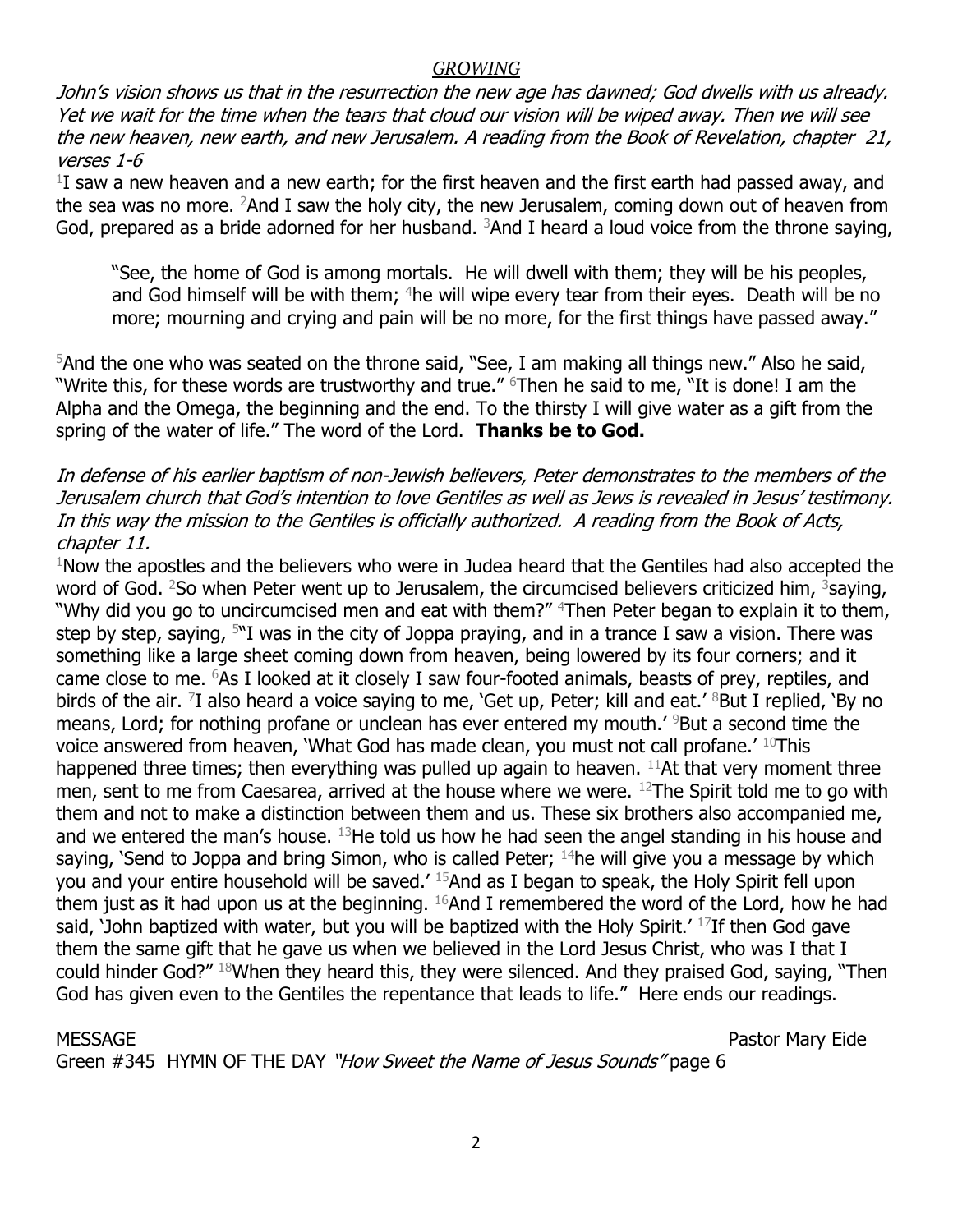### **GIVING**

\*THE APOSTLES' CREED (professed together)

**I believe in God, the Father almighty, creator of heaven and earth. I believe in Jesus Christ, his only Son, our Lord. He was conceived by the power of the Holy Spirit and born of the virgin Mary.**

**He suffered under Pontius Pilate, was crucified, died, and was buried. He descended into hell.\* On the third day he rose again. He ascended into heaven, and is seated at the right hand of the Father. He will come again to judge the living and the dead. I believe in the Holy Spirit, the holy catholic Church, the communion of saints, the forgiveness of sins, the resurrection of the body, and the life everlasting. Amen**  $*$  Or, He descended to the dead.

**\*** PRAYERS AND PETITIONS (L: God, in your mercy, **ALL: hear our prayer.)**

NOTE: Giving to support God's ministry at Shepherd of the Hill can be mailed to (Mailing address: 207 University St., Elk Mound, WI 54739 – OR – by going on our website (**www.sothem.org**) to **GIVE** tab to make a one time or reoccurring donation. Setting up an account with GivePlus is easy!

**\*** OFFERING PRAYERWe freely give **back to God what was first given to us, in order to grow and build God's kingdom. With gratitude and thanksgiving Lord, we offer you our time, energy, skills, and the things we treasure. Receive the gifts we bring, in the name of Jesus Christ, our strength and our Savior. Amen.** 

\* GREAT THANKSGIVING The Lord be with you. **And also with you.** Lift up your hearts. **We lift them to the Lord.** Let us give thanks to the Lord our God. **It is right to give our thanks and praise**

\* WORDS OF INSTITUTION

\* LORD'S PRAYER **Our Father, who art in heaven, hallowed be thy name; thy kingdom come; thy will be done; on earth as it is in heaven. Give us this day our daily bread. And forgive us our trespasses, as we forgive those who trespass against us. And lead us not into temptation; but deliver us from evil. For thine is the kingdom, the power and the glory, for ever and ever. Amen**

\* INVITATION The risen Christ dwells with us here. All who are hungry, all who are thirsty, come. HOLY COMMUNION – All who are baptized and believe in the real presence of Jesus Christ in the bread and wine are welcome to commune with us. Gluten-free wafers available and give "thumbs up" for grape juice. Children who do not yet receive Holy Communion may come forward for a blessing. If you or a family member would like communion brought to them, please tell an usher. \* POST COMMUNION PRAYER We give you thanks, generous God, for in this bread and cup we have tasted the new heaven and earth where hunger and thirst are no more. Send us from this table as witnesses to the resurrection, that through our lives, all may know life in Jesus' name.

#### **Amen.**

\* ANNOUNCEMENTS/BLESSING God, the Author of life, Christ, the living Cornerstone, and the lifegiving Spirit of adoption, ☩ bless you now and forever. **Amen.**

\*Blue #745 SENDING HYMN *"Awake, O Sleeper"* page 7

\* DISMISSAL Alleluia! Christ is risen. **Christ is risen indeed. Alleluia!** Go in peace. Tell what God has done. **Thanks be to God.**

\* POSTLUDE And the Michelle Young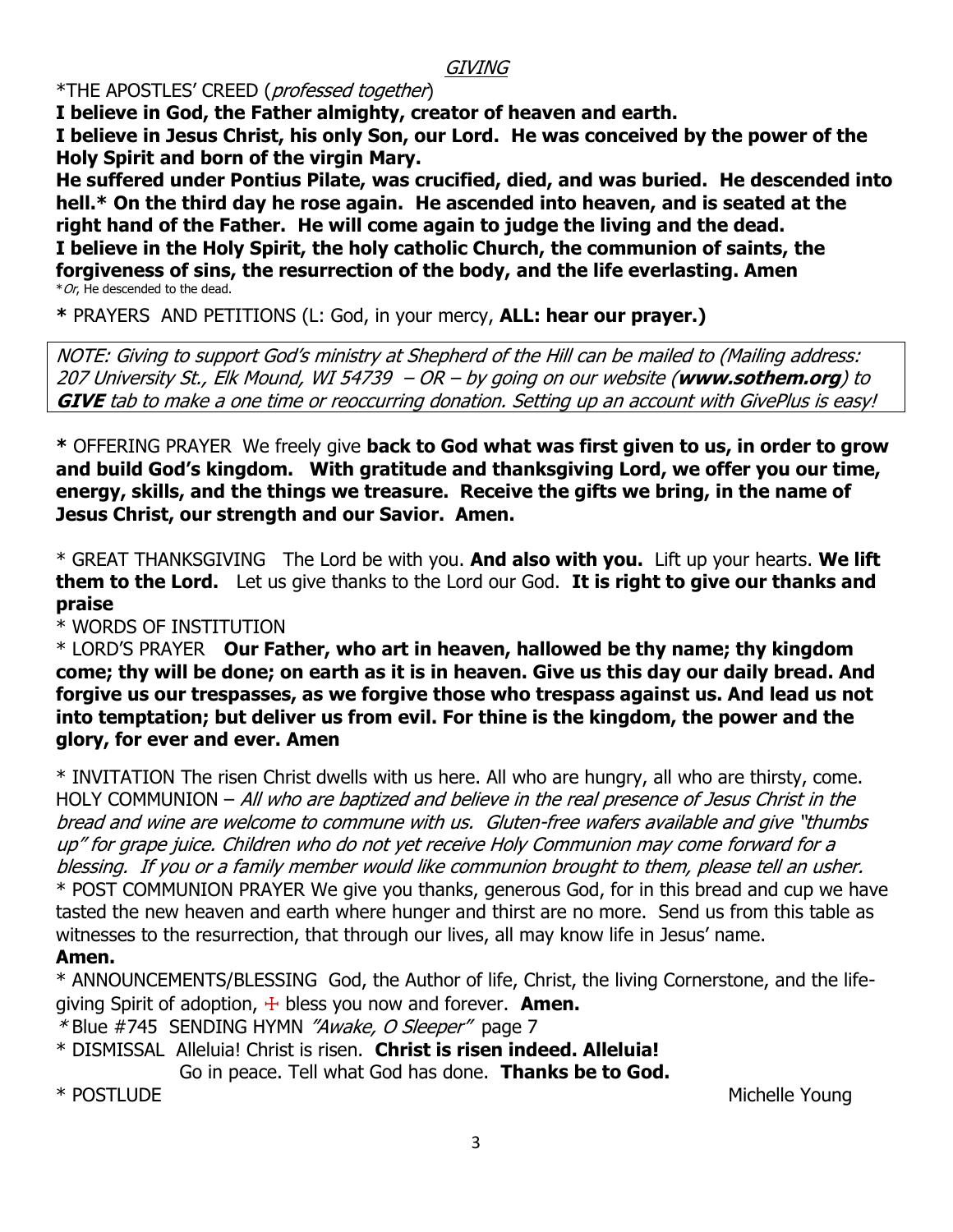Shepherd of the Hill Lutheran Church 207 University Street, Elk Mound, WI 54739 Office Phone: 715-879-5115 Email: [sothlc@sothem.org](mailto:sothlc@sothem.org) Website [www.sothem.org](http://www.sothem.org/) On Facebook Pastor Mary Eide (H) 715-309-4065 [meide@luthersem.edu](mailto:meide@luthersem.edu) Custodian, Terry Stamm 715-379-3728 Sunday School Coordinators: *Jaime Folczyk* mifolczyk@yahoo.com and Holly Sweeney [hollysweeney65@gmail.com](mailto:hollysweeney65@gmail.com) Financial Secretary: Barb Vadnais [barbvadnais1@gmail.com](mailto:barbvadnais1@gmail.com)

THIS WEEK AT CHURCH AND BEYOND OUR DOORS

| <b>TODAY:</b> | 8:45am<br>10:00am<br>7:30pm | <b>Final Sunday School for the school year</b><br><b>Holy Communion Sunday</b><br><b>Baccalaureate Service/Reception at St. Joseph's Catholic Church</b> |
|---------------|-----------------------------|----------------------------------------------------------------------------------------------------------------------------------------------------------|
| Monday        | 7pm.                        | AA Meeting                                                                                                                                               |
| Tuesday:      | $4-6pm$                     | <b>Food Pantry</b>                                                                                                                                       |
| Friday:       | 10-Noon                     | <b>Food Pantry</b>                                                                                                                                       |
| Saturday      | <b>Armed Forces Day</b>     |                                                                                                                                                          |
| Sunday:       | 10:00am<br>11:00am          | Worship<br>Fellowship                                                                                                                                    |

**LUTHER PARK BIBLE CAMP** Camp booklets are available at church, near the Mailboxes. You can also access information at their website:<http://lutherpark.org/>

- Parents: Use Code: **SH50** when you register, and the church will pay 50% of camp costs!!
- We have additional scholarship money available
- AND there are *Camperships* available through Luther Park. (Camperships forms available at church and online)

How to register? ONLINE or Mail in registration form or register online with deposit.

# **CHURCH THRIFT SALE held Friday 6/3 8am-5pm -Saturday 6/4 8am-Noon.**

You can begin bringing your clean, already priced items to the church.

ELCA **WOMEN'S** Chippewa Valley Conference **2022 RETREAT** at Luther Park Bible Camp 944 24 ¼ Street, Chetek, WI 54728 [www.LutherPark.org](http://www.lutherpark.org/) **Wednesday June 8th & Thursday 9th 2022 Presenter:** Sallie Ankerfelt Music with Dottie Hayden **Early Bird Registration \$75 before 5/31/2022. \$80 after 6/1/2022.** 

Registration forms at church or can be emailed to you, just call or email the church if you'd like a registration form.

VACATION BIBLE SCHOOL FLYERS/REGISTRATION FORMS available for **Make a Splash** with Jesus" Aug.  $1^{st-4^{th}}$  6-8pm 3-year-olds through incoming 6<sup>th</sup> graders. Looking for 7<sup>th</sup>-12<sup>th</sup> graders and adult volunteers. Contact Jaime Folczyk or Holly Sweeney.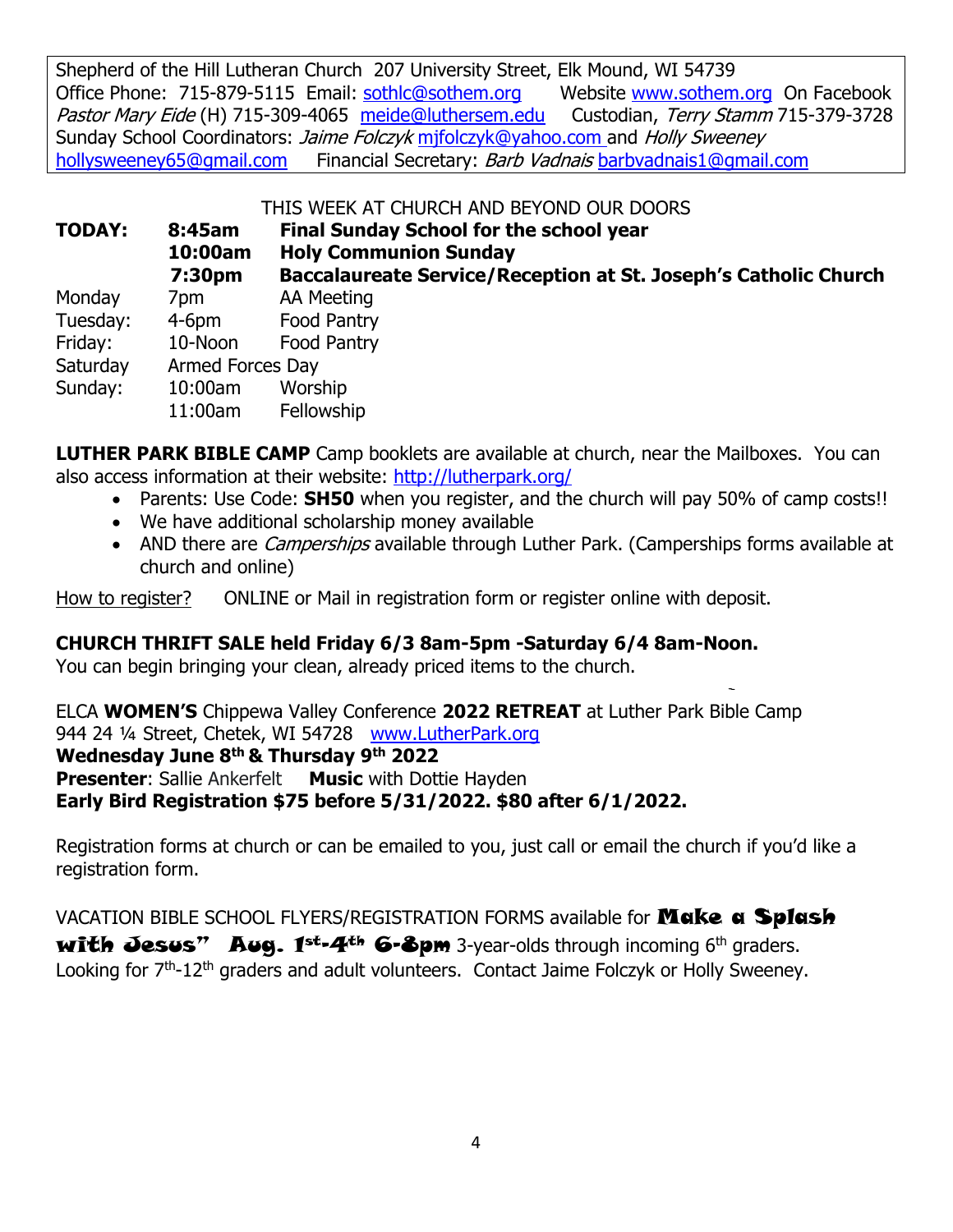## Now All the Vault of Heaven Resounds



Text: Paul Z. Strodach, 1876-1947, alt.

Music: LASST UNS ERFREUEN, Geistliche Kirchengesänge, Köln, 1623

Text © 1958 Service Book and Hymnal, admin. Augsburg Fortress

Duplication in any form prohibited without permission or valid license from copyright administrator.

"Now All the Vaults of Heaven Resounds" was reprinted with permission under One License #A-724679. All rights reserved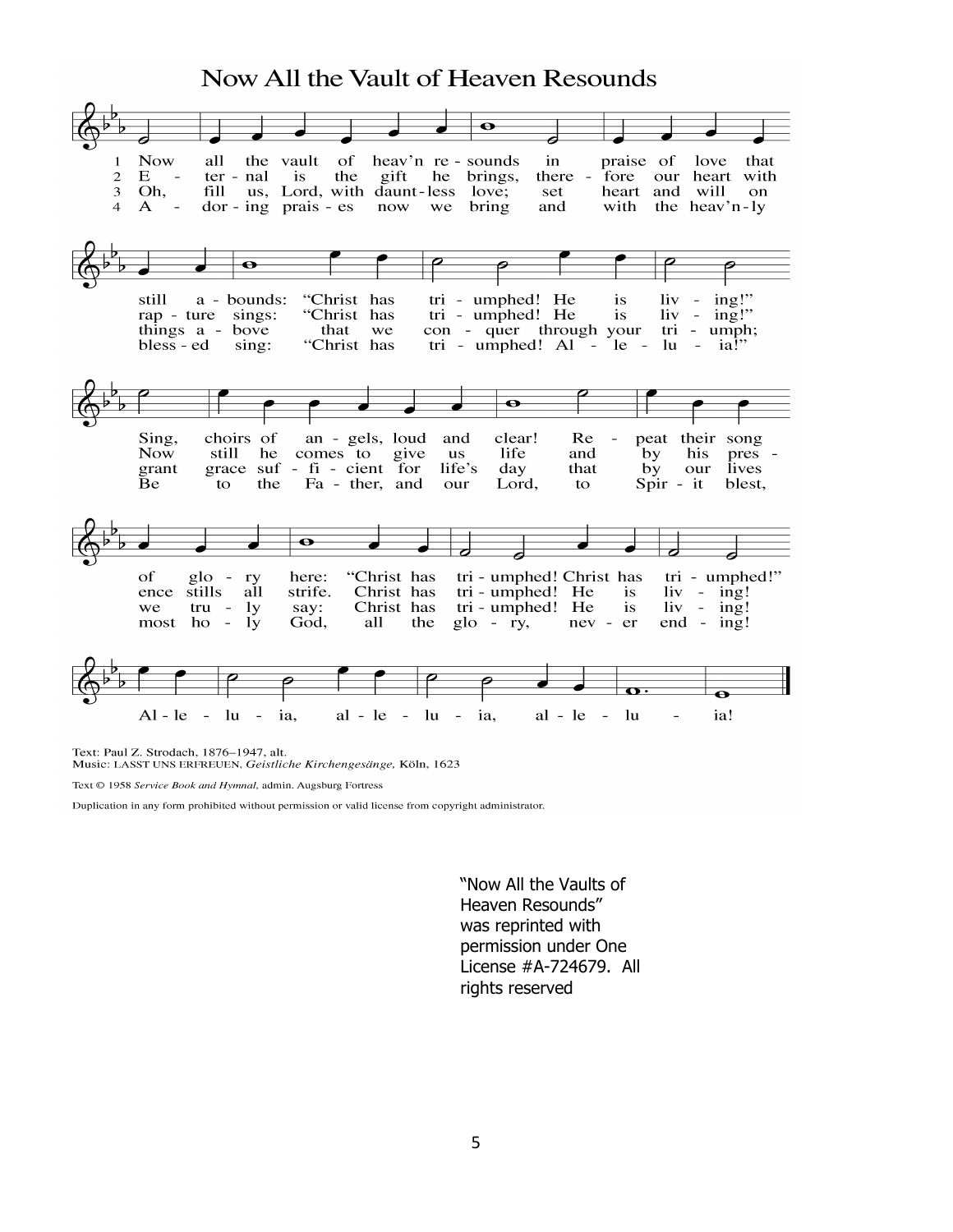SING Verses 1-3 How Sweet the Name of Jesus Sounds Public domain



Text: John Newton, 1725–1807, alt.<br>Music: ST. PETER, Alexander R. Reinagle, 1799–1877